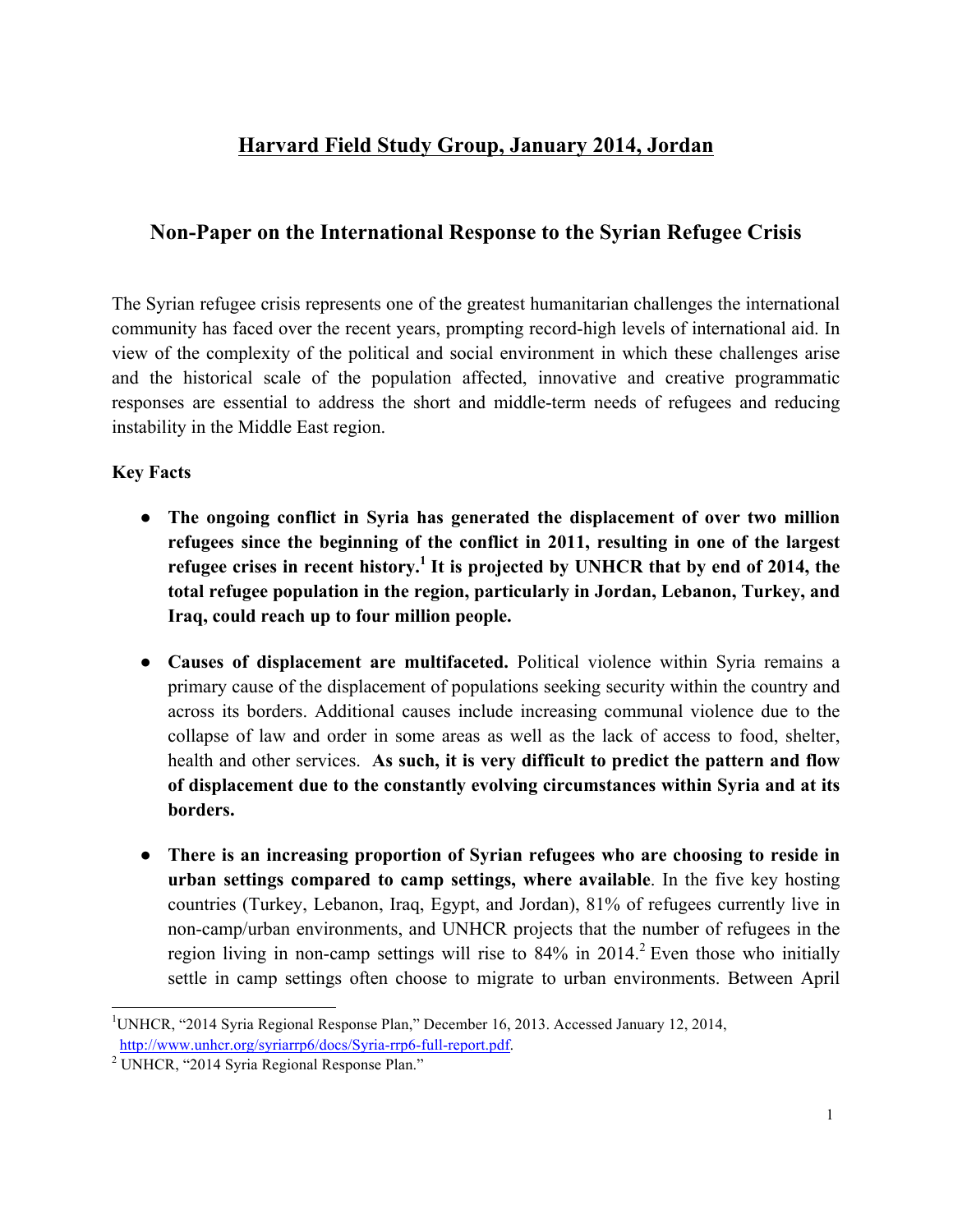23rd and December 31st 2013, while Jordan registered an additional 106,629 refugees the Zaatari camp population dropped from 202,993 to 124,105, a loss of nearly 40% of registered refugees.<sup>3</sup>**The image of a refugee living in a remote tent city in Jordan is therefore unrepresentative.**

- **The tendency of refugees to move to urban environments and out of camp settings has been a factor in exacerbating existing vulnerabilities and pressuring coping mechanisms.** Generally, aid and coverage in most forms of humanitarian assistance like access to food, water, sanitation, shelter, education and healthcare for urban refugees remain significantly lower than for camp-based refugees. Furthermore, humanitarian protection challenges both in the camps and in urban settings remain, including genderbased violence and criminal activities.
- In both camp and urban settings, **Syrian refugees are not authorized to work. Therefore, they are heavily reliant on international aid, which they complement with income-generating activities in the informal sector**. Such activities include the trade and sale of relief assistance, which 27% of families in the Zaatari camp use to generate income. <sup>4</sup> According to NGO reports, other forms of activities include child labor, trafficking, and prostitution. **The NGO ACTED reported that an estimated 30,000 children, representing 16% of Syrian refugee children, are currently engaged in child labor in Jordan. This is a four-fold increase compared to the rate of child labor in Syria before the crisis.**
- **The presence of Syrian refugees in urban areas has had a significant impact on the livelihood of local inhabitants, particularly among the poorest communities.** In Jordan, there are concerns over the continuing affordability of housing in the northern regions. As an example, housing rents in northern Jordan have increased from JOD 40-50 per month before the crisis to an average of JOD 300 currently in these areas.<sup>5</sup> As a result, it appears that several families in northern Jordan have been evicted from their houses. Some have reportedly moved into makeshift camps made of UNHCR tents.
- **Refugee influx is also increasing pressure on natural resources such as water and electricity. The government of Jordan has projected that water demand will rise by 16% in 2014 alone compared to an average of six percent annual growth in previous**

<sup>&</sup>lt;sup>3</sup> Calculated from data available on UNHCR's Syria Regional Response Inter-agency Information Sharing Portal. Population flow examined from April 23, 2013 to December 31, 2013, representing the difference between Zaatari camp's peak population to the end of the calendar year. Data available at:

http://data.unhcr.org/syrianrefugees/country.php?id=107.<br><sup>4</sup> ACTED, "Za'atari Livelihoods Assessment," August 2013.

 $<sup>5</sup>$  MercyCorps, "Mapping of Host Community-Refugee Tensions in Mafraq and Ramtha, Jordan," May 2013, 9.</sup>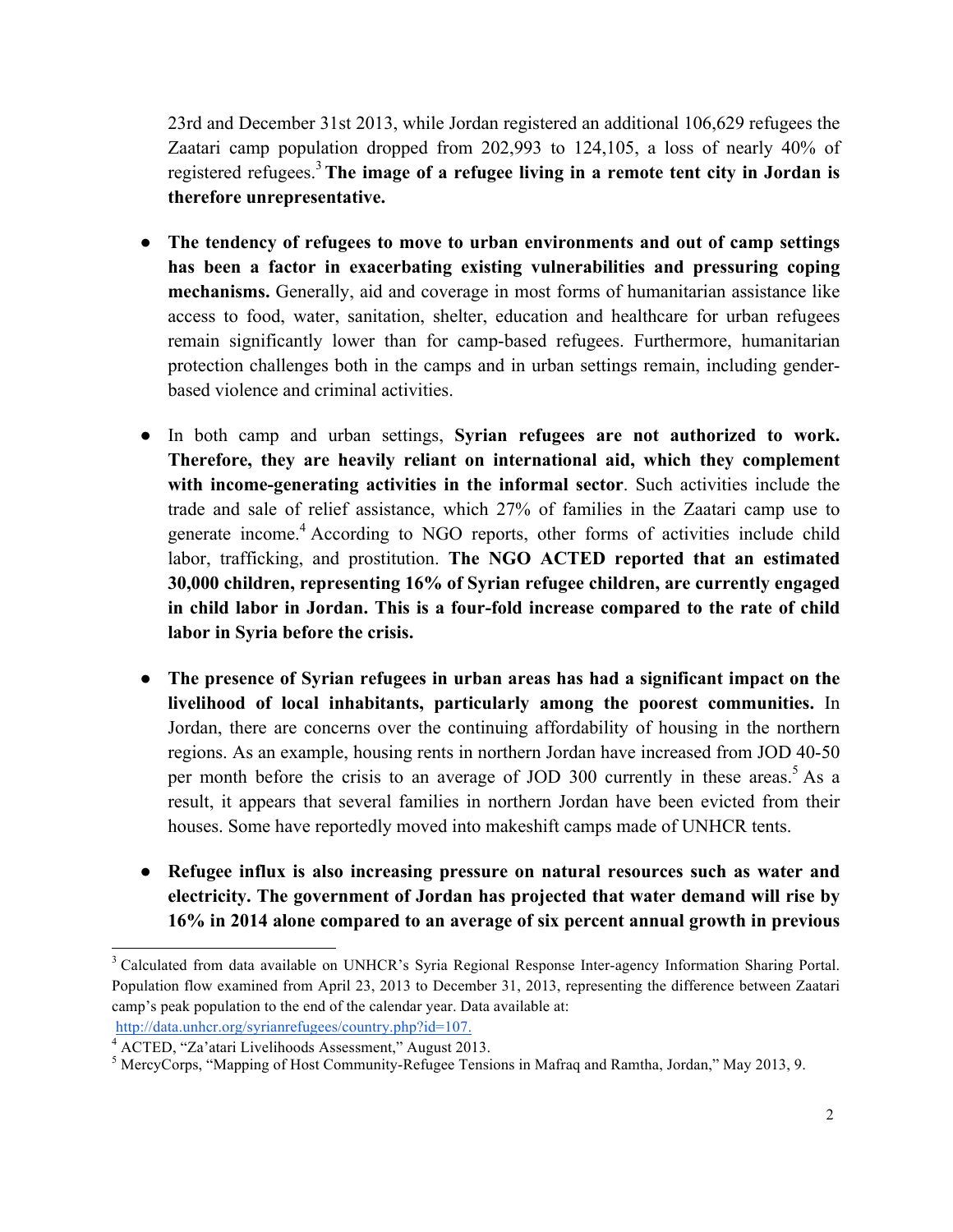**years.** Oxfam has reported that the depletion of groundwater is three times the recharge rate, fueling resource concerns around accommodating the refugee population. Furthermore, there are concerns over contamination of the aquifers below Zaatari camp by waste, despite differing scientific opinions over the true impact.

● **At present, host countries bear approximately 30% of the costs of supporting refugees.**<sup>6</sup> In Jordan, the cost per refugee to the country is approximately USD \$2150 per year, but the provision of international aid to the Syrian refugees has declined from \$1953 per refugee in 2012 to \$1513 per refugee in 2013, demonstrating the need to bring donor contribution in line with the increasing refugee population.<sup>7</sup>

#### **Current Debates**

The Syrian refugee crisis has prompted a number of policy debates that have had a significant impact on the design of local, national, and international responses. This paper will survey the following policy issues, drawing in particular from the experience in Jordan:

- 1. **Borders**: Ensuring the freedom of movement of affected populations across borders while maintaining the territorial integrity and security of the host country;
- 2. **Camp vs. Urban Settings**: Differences in preferences for and responses to camp and non-camp settings;
- 3. **Refugee Livelihoods:** Maintaining of the livelihoods of Syrian refugee populations within host countries;
- 4. **Host Communities:** Mitigating the impact of the presence of refugee populations on host communities and capitalizing on their presence;
- 5. **Responsibility**: Role of national governments and international donors in responding to the Syrian refugee crisis;

# **Issue 1: Borders - Ensuring the freedom of movement of affected populations across borders while maintaining the territorial integrity and security of the host country**

The flux of refugees into host countries is dependent on regulation of borders and is an issue of great importance for all countries surrounding Syria. There are conflicting narratives in relation to border strategies across the region and varying levels of transparency on whether borders are open or closed.

 $6$  "Total Funding to the Syrian Crisis 2013" last modified December, 2013,

http://fts.unocha.org/pageloader.aspx?page=special-syriancrisis&year=2013.

<sup>&</sup>lt;sup>7</sup> "Total Funding to the Syrian Crisis 2012" last modified December, 2013, http://fts.unocha.org/pageloader.aspx?page=special-syriancrisis&year=2012.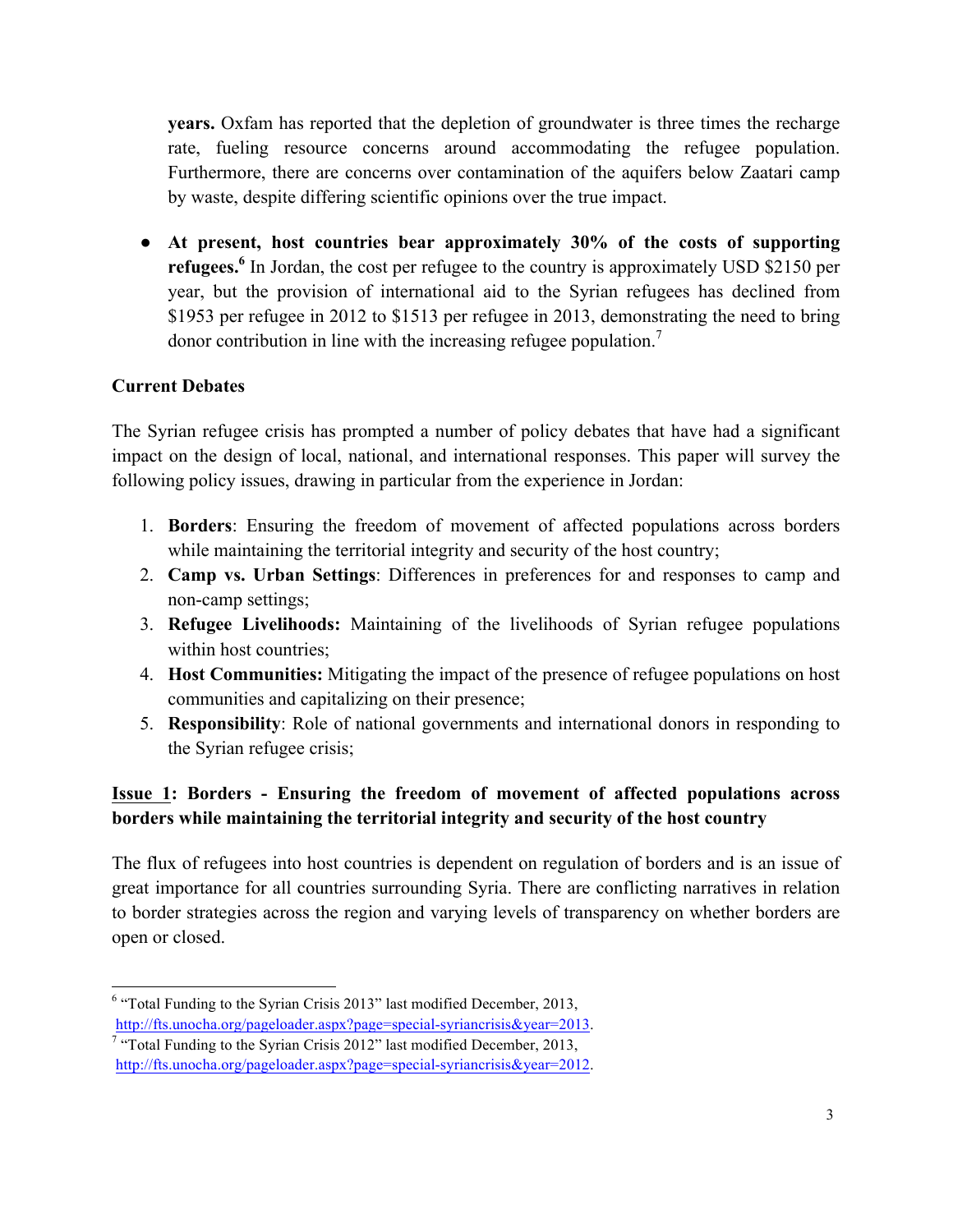Jordan, Lebanon, and Turkey reportedly maintain open border policies. According to UNHCR, the reported number of people crossing the Jordanian border daily has decreased and leveled off within recent months. However, multiple reports from NGOs suggest there are more people trying to cross into Jordan from Syria than are being allowed.<sup>8</sup> It therefore appears that there have been border-crossing restrictions. In addition, selection criteria regarding who can cross the border from Syria into Jordan are unclear. Several categories of individuals seem to have difficulty crossing the border: Palestinian refugees from Syria, unaccompanied men who cannot prove family ties in Jordan, people without identity documentation, Iraqi refugees living in Syria, Druze, and Alawites. There is an additional lack of clarity about the conditions under which refugees can be forcibly returned to Syria and/or are detained by the Jordanian government.

Accordingly, there appears to be tension between Jordan's desire to welcome refugees and its need to maintain its security. In discussion with NGOs, the risk of infiltration of armed elements was raised, which may explain a tightening of border control by Jordanian security forces.

To address such issues, host governments could consider clarifying and communicating their respective policies regarding the regulation of their borders and the crossing of refugees. In particular, decisions on who is and who is not allowed into Jordan, Turkey, Lebanon, and Iraq need to be clearly communicated and monitored. Through the implementation of clear monitoring and accountability mechanisms, neighboring countries in the region will be better placed to predict and manage the flow of refugees to and from Syria. They will also be able to balance national security interests and the desire to offer a safe environment to populations affected by hostilities in Syria. A greater predictability of border crossing is key to ensuring that people fleeing Syria will receive proper international assistance and protection, have freedom of movement across the border, and are not left waiting on the Syrian side, detained or returned for unclear reasons. In this context, there is a need for independent monitoring of refugees crossing in order to ensure an efficient and on-going movement of populations fleeing violence and conflict.

# **Issue 2: Camp vs. Urban Settings - Differences in preferences for and responses to camp and non-camp settings**

Despite large numbers of Syrian refugees residing outside camps, humanitarian aid continues to be disproportionately allocated to refugees in camp environments. In the first half of 2014, according to UNHCR's Regional Response Plan, camp refugees who comprise only 16% of the total refugee population in Jordan will receive  $32\%$  of the country's overall funding.<sup>9</sup> This

 <sup>8</sup> "Iraq/Jordan/Turkey: Syrians Blocked from Fleeing War," last modified July 1, 2013, http://www.hrw.org/news/2013/07/01/iraqjordanturkey-syrians-blocked-fleeing-war; Amnesty International,

<sup>&</sup>quot;Growing Restrictions, Tough Conditions: The Plight of Those Fleeing Syria to Jordan," October 2013, 10-13.<br><sup>9</sup> UNHCR, "2014 Syria Regional Response Plan."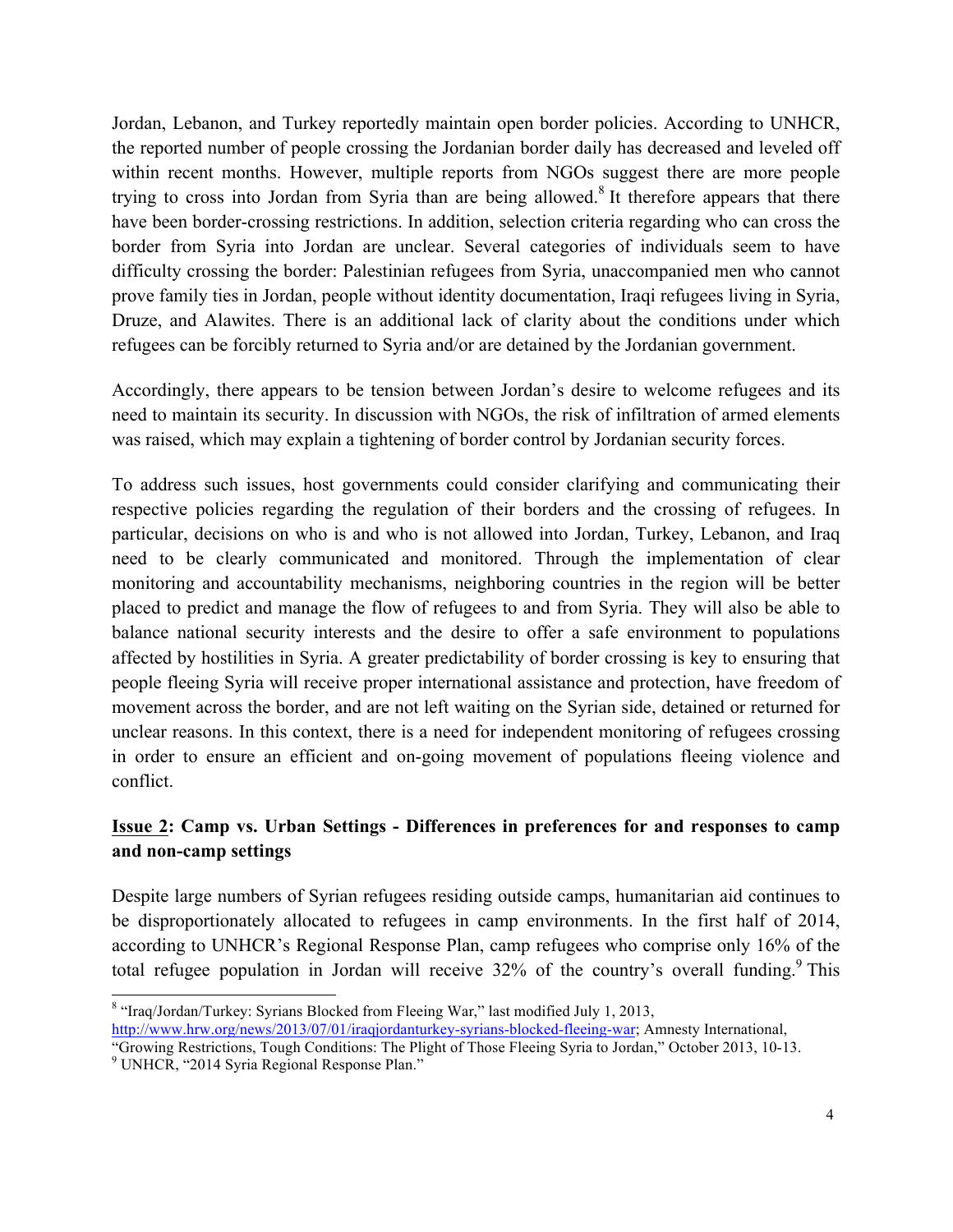translates to an annual cost of \$1900 per refugee in a camp-based setting and \$980 per refugee outside of camps.<sup>10</sup>

In the Zaatari camp alone, the agency's operating costs are estimated to be half a million U.S. dollars per day.11 As noted above, Zaatari camp's population is declining despite the fact that the process of exiting the camp is difficult. According to the official "bail out" system, a Zaatari resident must present a Jordanian guarantor and pay a fee of JOD  $15$ .<sup>12</sup> Many refugees are unable to meet these requirements and turn instead to unofficial means of leaving the camp. According to a 2013 CARE International Survey, more than 50% of participating refugee households living outside Jordanian camps reported incurring debts to smugglers of between JOD 75 and 1500.<sup>13</sup> Voting with their feet, Syrian refugees in Jordan appear to exhibit a strong preference for noncamp settings.

The implementation of the 2009 UN Refugee Agency's revised Policy on Refugee Protection and Solutions in Urban Areas policy has been impeded by questions over how best to target funding and programming in urban areas where the assistance and protection needs of refugees differ from more familiar camp settings. At present, the international community faces a unique challenge and opportunity to resolve this dilemma by recalibrating the cost-benefit analysis of states hosting refugees as well as the distribution of funding and programming for refugees in urban areas. In particular, governments should consider increasing the provision of funding and programming in urban areas and improving the distribution of that vis-a-vis camp settings. They should also consider programs designed to assist urban refugees beyond emergency needs to tackle development challenges.

## **Issue 3: Refugee Livelihoods - Maintaining the livelihoods of Syrian refugee populations within host countries**

Syrian refugees face significant barriers to maintaining basic living standards within the host countries. As noted above, Syrian refugees are not authorized to work in Jordan, Turkey, and Iraq. The Center for Strategic Studies at the University of Jordan reported at the end of 2012 that Syrians were illegally working in 38,000 Jordanian jobs. This number is likely to have increased

<sup>&</sup>lt;sup>10</sup> These figures are calculated based on the proportion of the 2014 Syria Regional Response Plan funds designated for Syrians in camps or in urban areas. They represent a "projection" of the total cost in 2014, should the plan be fully funded.

 $11$  Mark Tran, "Jordan's Zaatari refugee camp mushrooms as Syrians set up shop," The Guardian, November 18, 2013, accessed January 12, 2014, http://www.theguardian.com/global-development/2013/nov/18/jordan-zaatarirefugee-camp-syria-shops.<br><sup>12</sup> UNHCR, "Joint Assessment Review of the Syrian Refugee Response in Jordan," January 2014,

data.unhcr.org/syrianrefugees/download.php?id=3970.<br><sup>13</sup> CARE, "Syrian Refugees in Urban Jordan," April 2013,

http://data.unhcr.org/syrianrefugees/download.php?id=1922.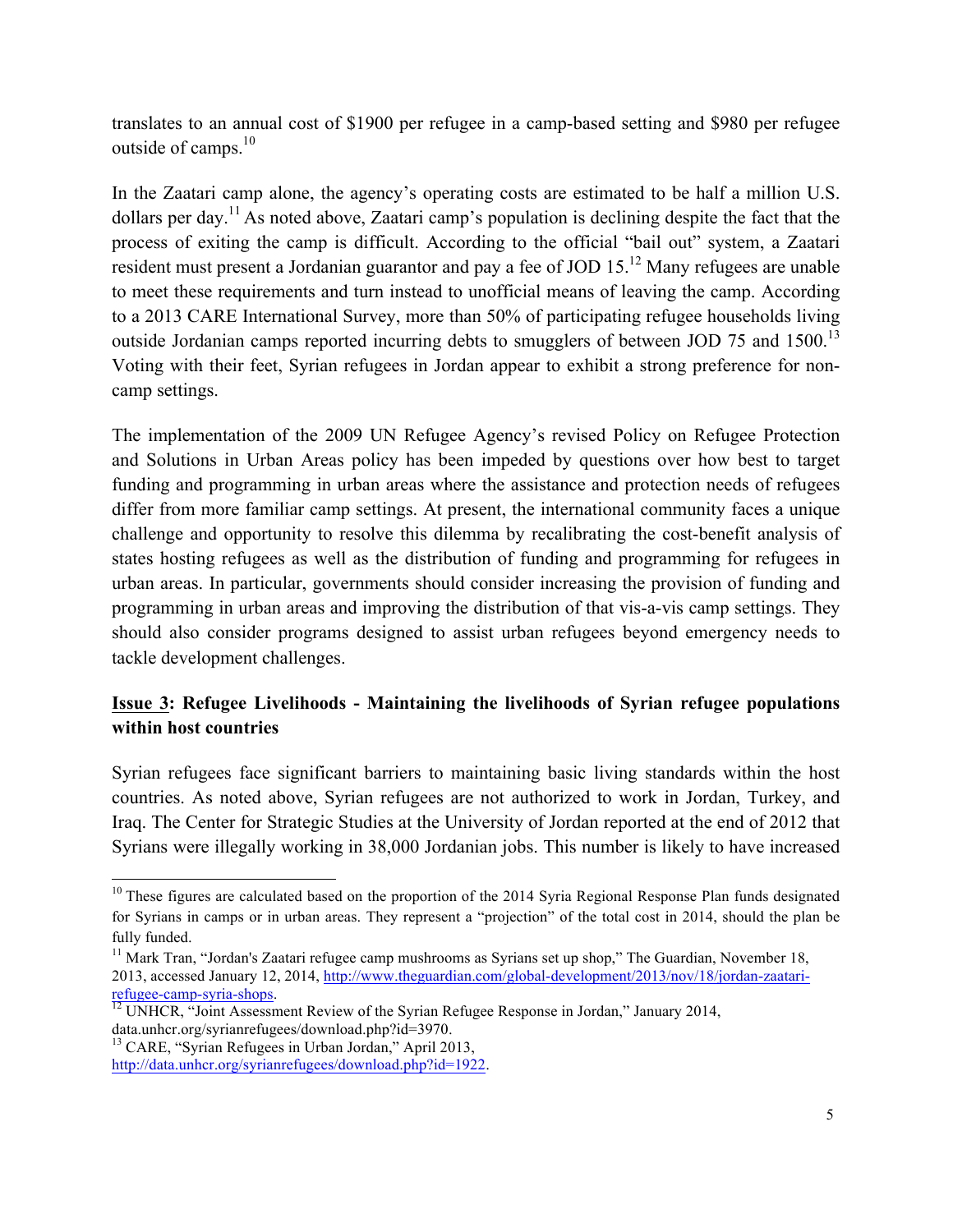over the past year. The restricted access to employment has also exacerbated Syrian households' already significant debt. According to a survey of CARE International, 72% of Syrian refugee households stated that they were in debt, with an average household debt of just over JOD 500.

There is also a distinct lack of affordable housing available for Syrians. Inflation of rental prices, due to increased demand, appears to force Syrian refugees to sell aid provisions, work illegally, and even engage children in employment. As noted above, the housing rents in northern Jordan have increased significantly. The dearth of housing and economic opportunities have resulted in an average Syrian household size of 6.2, forcing large numbers of people into unsuitable settlements such as tents, chicken coops, and garages, based on NGO reports. These overcrowded informal settlements lack basic amenities, such as electricity, heating, and access to water.<sup>14</sup>

Syrian refugees' demand for medical care remains high and the prevention and management of chronic and non-communicable diseases (NCDs) is weak. Furthermore, there are public health concerns regarding communicable diseases, particularly after the 2013 measles outbreak in Jordan and reported cases of tuberculosis among Syrians. According to reports from WHO and the Jordanian Ministry of Health, the number of refugees in public hospitals has increased by almost 250%, while the number requiring surgical operations in Jordanian government facilities has increased by almost 600%. Bed occupancy rates in hospitals in the north are now higher than 95%, while medicine stocks (normally at 100% of demand) are now at  $30\%$ .<sup>15</sup>

On the issue of education, there have been claims that Syrian students are not being offered the full curriculum available to Jordanian students. Stressed teachers, running overcrowded classrooms, are insufficiently supported and unable to offer adequate educational or psychosocial support.<sup>16</sup> In addition, there have been bureaucratic and physical barriers to enrollment and attendance, such as a lack of transportation to school. At the level of higher education and vocational training, there is a programmatic and policy vacuum for Syrian refugees. There is no recognition of partially completed Syrian degrees or ability to transfer credits. The lack of scholarships, research opportunities, and legally available jobs means there are no avenues for educated Syrians to utilize or develop their skills.

<sup>&</sup>lt;sup>14</sup> MercyCorps, "Ouick facts: What you need to know about the Syrian refugee crisis," last modified October 17, 2013, http://www.mercycorps.org/articles/iraq-jordan-lebanon-syria/quick-facts-what-you-need-know-about-syrianrefugee-crisis. 15 Humanitarian Practice Network, "Out of the Spotlight and Hard To Reach Syrian Refugees in Jordan Crisis," last

modified November 2013, http://www.odihpn.org/humanitarian-exchange-magazine/issue-59/out-of-the-spotlightand-hard-to-reach-syrian-refugees-in-jordans-cities.<br><sup>16</sup> MercyCorps, "Mapping of Host Community-Refugee Tensions in Mafraq and Ramtha, Jordan," May 2013, 13;

UNHCR, "2014 Syria Regional Response Plan."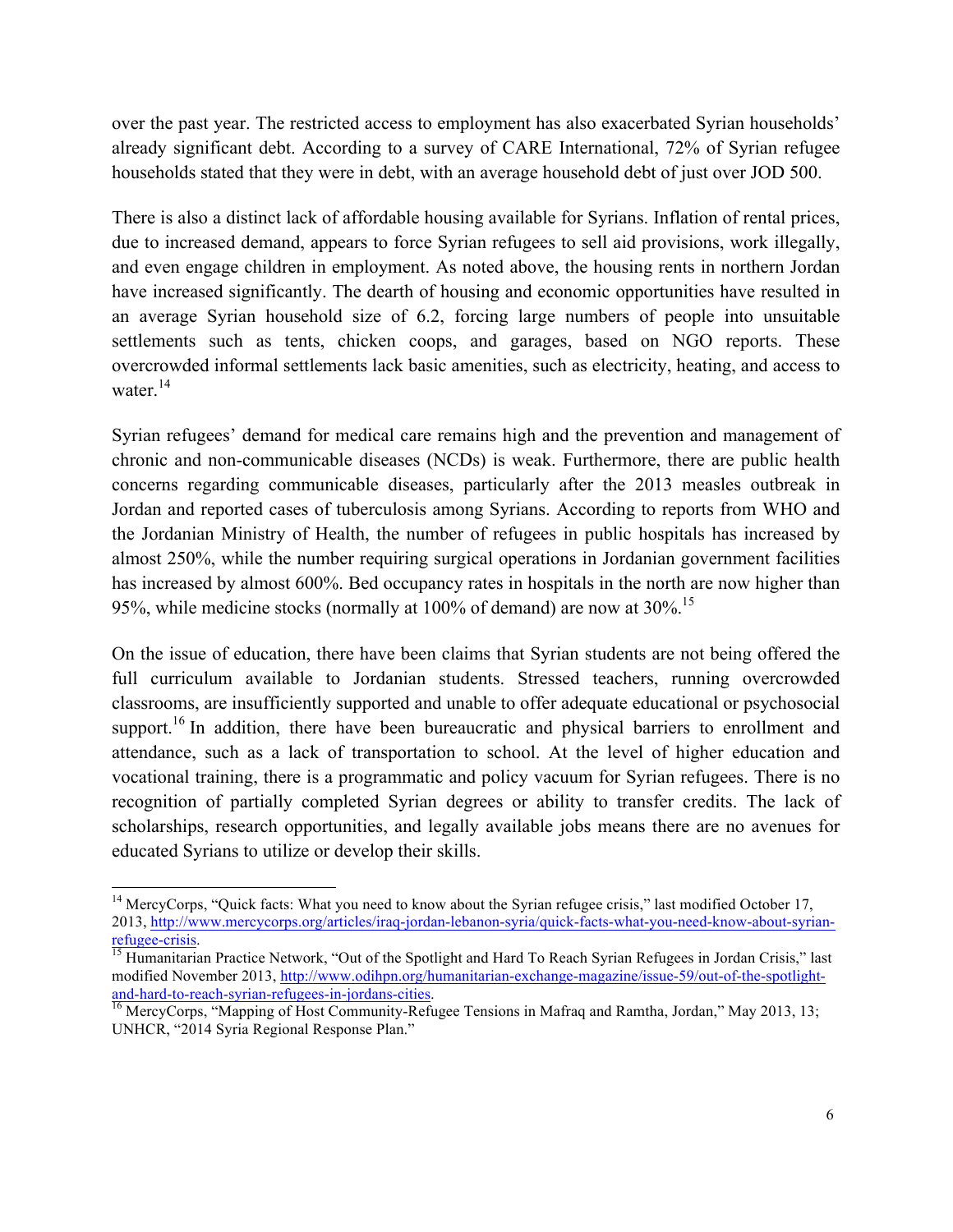Present thinking on the crisis focuses largely on the threat of Syrian refugees to host country economies. However, policies that do not offer work opportunities or training threaten economic instability by breeding desperation and encouraging illegal employment. When developing policies with the aim of improving the situation of Syrian refugees, donors and institutions need to focus on furthering access to employment and education. Potential avenues could include integrating policies that encourage Syrian business ownership, payment of taxes, and skill development that will benefit host countries' long-term economies.

## **Issue 4: Host Communities** - **Mitigating the impact of the presence of refugee populations on host communities and capitalizing on their presence**

The Syrian refugee crisis has placed an unprecedented burden on neighboring countries which have collectively accepted approximately 2.4 million refugees.<sup>17</sup> Since May 2011, debate has arisen around the need to balance welcoming refugees and mitigating the socio-economic costs of their presence as the conflict continues. It has been argued that establishing camps is the primary vehicle for reducing the impact of refugees on host countries. Yet as noted above many refugees have chosen to live outside the official camps in Jordan.<sup>18</sup>

In the case of Jordan, despite an initial warm welcome, the country's humanitarian policy of receiving Syrian refugees fleeing conflict has inevitably resulted in high socio-economic costs, including increased housing rents, higher costs of living, and substantial strains on public education, health services, and water and energy resources. This is illustrated by the pressure on Jordanian public schools, which have had to accommodate approximately 106,000 Syrian students along with the 1.1 million Jordanian students already enrolled.<sup>19</sup> Overcrowding of the public school system in certain districts has forced some schools to run double shifts, heightening social tensions between refugee and host communities.

While the Syrian refugee crisis has affected Jordan at a macro-level, the Ramtha district in Irbid governorate and the Mafraq governorate have shouldered a disproportionately large share of the socioeconomic impact. This is even more problematic due to the fact that, they are "poverty pockets" with poverty rates greater than  $20\%$ <sup>20</sup> Additionally, the influx of international donor

<sup>&</sup>lt;sup>17</sup> UNHCR, "2014 Syria Regional Response Plan: Jordan," December 2013, 8.<br><sup>18</sup> CARE Jordan, "Syrian Refugees in Urban Jordan: Baseline Assessment of Community-Identified Vulnerabilities Among Syrian Refugees Living in Irbid, Madaba, Mufraq and Zarqa." April 2013, 7.

<sup>&</sup>lt;sup>19</sup> UNICEF, "Syria Crisis: Education Interrupted," December 13, 2013, 7. Accessed January 12, 2014, http://www.unicef.org/media/files/Education\_Interrupted\_Dec\_2013.pdf. <sup>20</sup> United Nations Development Program (UNDP) and Ministry of Planning and International Cooperation,

<sup>&</sup>quot;Thinking Differently about The Poor: Findings from Poverty Pockets Survey in Jordan," November 2012, 7. Accessed January 12, 2013,

http://www.undp.org/content/dam/jordan/docs/Poverty/Jordan\_Poverty%20Pocket%20Report.pdf.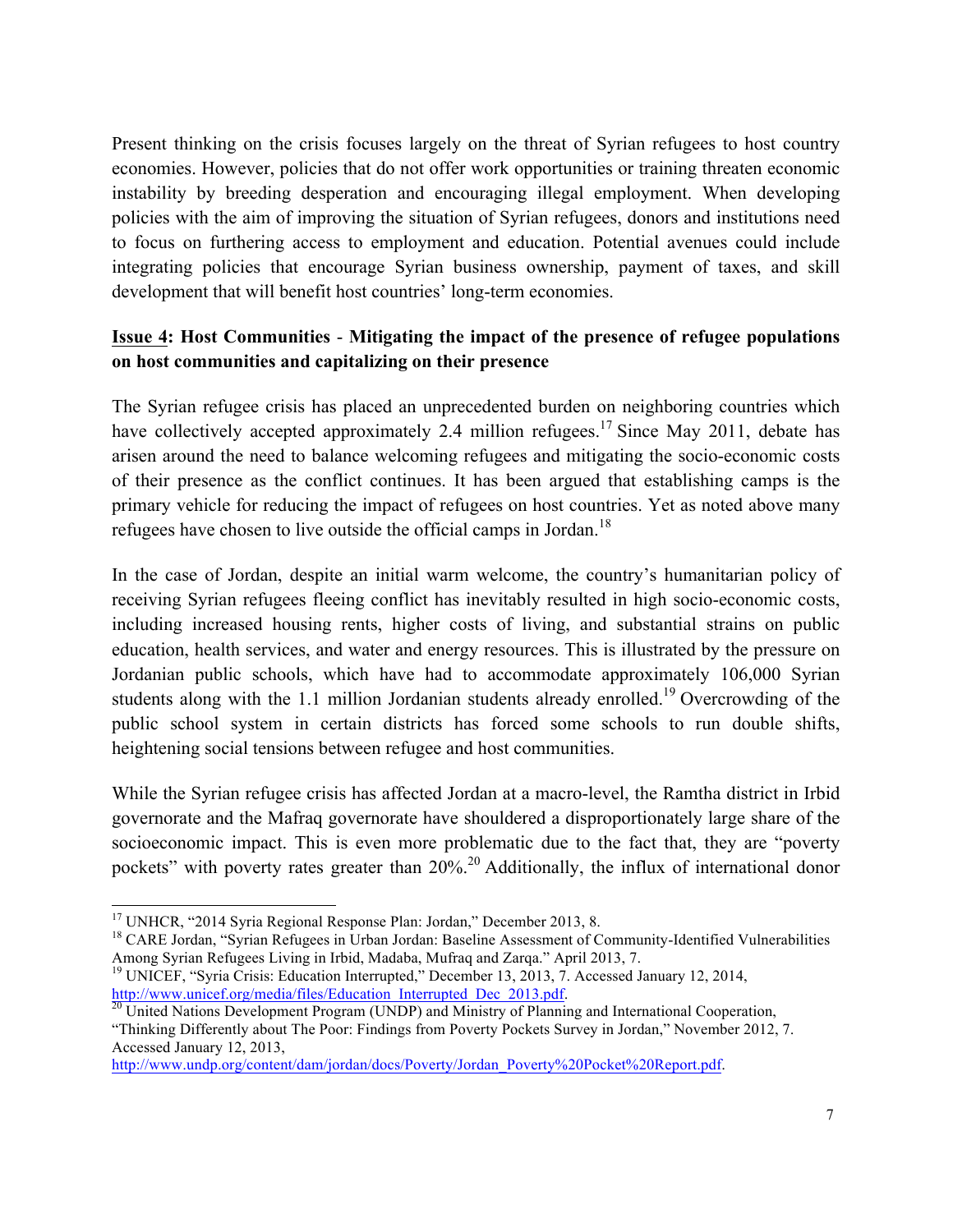assistance has primarily benefited Syrian refugees and excluded local host communities, thus further impoverishing Jordanians despite their suffering. This has led to the paradox of some Jordanians being driven to purchase UNHCR tents from Syrian refugees to shelter themselves after eviction. This has contributed to growing tensions between the communities. In a nationwide poll, 65% of Jordanians opposed admitting more Syrians into the country and 80% favored segregating Syrian populations into camp communities.<sup>21</sup>

The Syrian refugee community in Jordan also brings with it substantial human capital that has not been harnessed to mitigate the costs of their presence or benefit host communities. To protect social cohesion between diverse communities and ensure sustainability, this situation requires a fair sharing of costs between the following key actors: the Jordanian government, Jordanian host communities, Syrian refugees, and international donors. Because Syrian refugees have thus far been primarily viewed through the perspectives of cost and economic burden, their opportunity to contribute to the economic growth of their host communities and reduce existing social tensions has not been optimized by existing policies and programming.

Jordan has the unique opportunity to take a proactive stance towards developing innovative programmatic and policy solutions which move beyond traditional camp paradigms to jointly empower refugees and host communities and offer a new model for refugee response in the region. Several avenues can be considered to mitigate impact on host communities and capitalize on the skills of the refugees:

- **Syrian Skills Registry.** As there has been little research investigating the array of professional and vocational skill-sets of the Syrian refugee community, there is a need to implement a comprehensive skills registry which identifies potential areas of cooperation with the aim of cultivating Jordanian national development.
- **Jordan Research Center on Refugee Affairs.** Establish a Jordanian-led Refugee Research Center that draws on the long-term expertise of Jordanian policymakers and academics in the realm of refugee response to become an international leader on refugee issues.
- **Community Service Initiatives.** There is a unique opportunity to cultivate a culture of community service across Jordanian and Syrian communities. This could take place within the camps and urban areas to address some of the most pressing needs, including community clean ups, community-led night-time patrols, community babysitting, or housing improvement projects. This low-hanging fruit reduces the costs of providing these services while reducing resolvable social tensions.

 <sup>21</sup> Nicholas Seeley, "Most Jordanians Say No More Syrian Refugees," Christian Science Monitor, October 1, 2012, accessed January 12, 2014, http://www.csmonitor.com/World/Middle-East/2012/1001/Most-Jordanians-say-no-to-more-Syrian-refugees.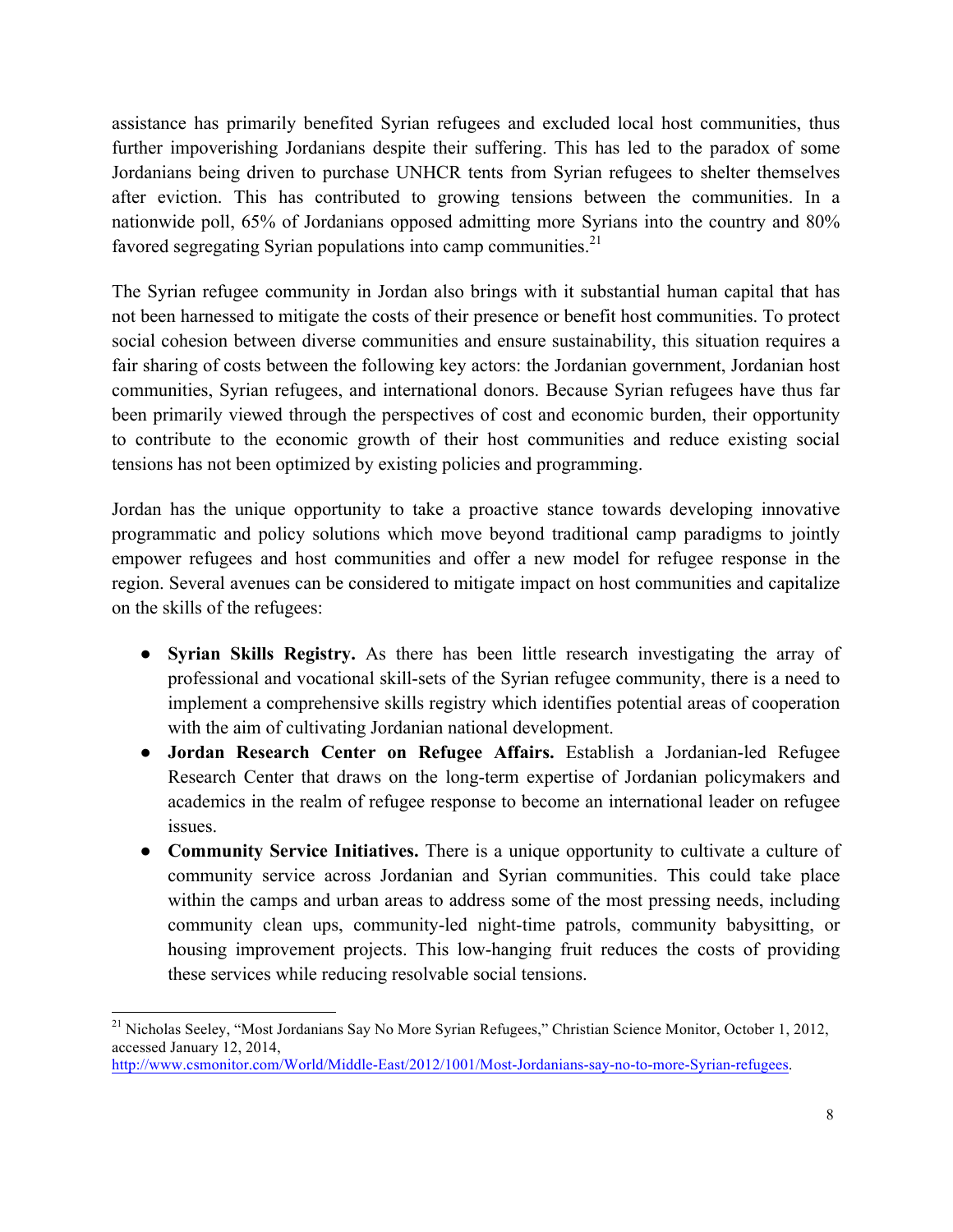## **Issue 5: Responsibility - Role of national governments and international donors in responding to the Syrian refugee crisis**

The Syrian refugee crisis is the largest recorded displacement of population that the Middle East has witnessed, and developing a commensurate response requires host countries and the international community to share responsibility. Yet, international law and principles of state responsibility do not provide adequate frameworks to guide these efforts. The massive scope of this crisis highlights the need for unprecedented frameworks to be created to assign responsibility for refugees in both this and future refugee crises. It also provides an opportunity for novel solutions to be established.

Various legal frameworks exist on the international, regional, and national levels which aim to guide refugee response efforts, but they have been inadequate in organizing the response to the refugee crisis. National and international responsibilities to refugees have been assigned through the UN 1951 Refugee Convention and the 1967 Protocol, which define refugee status, refugee rights, and the legal responsibility of both signatory states and the UNHCR to protect these rights. The majority of countries bordering Syria have not signed these agreements (Iraq, Jordan, and Lebanon), or they have signed with geographic limitations exempting responsibility for Middle Eastern refugees (Turkey). Therefore, international law does not properly cover the rights and obligations of host countries most critical for accepting and protecting the rights of Syrian refugees. Regional agreements delineating national responsibility for ensuring refugee rights have been created and agreed upon in Latin America, Africa, and Europe, but no such regional agreement has been implemented in the Middle East.

It is interesting to note that a Memorandum of Understanding was agreed upon in 1998 between the UN and Jordan, which states that Jordan and the UNHCR would cooperate in protecting the specific rights of refugee populations. But this agreement is limited in scope compared to the 1951 Refugee Convention. Additionally, Article 21 of the Jordanian constitution acknowledges non-refoulement of refugees. However, these laws are too limited in scope to guide the national and international response to the Syrian refugee crisis.

Several innovative approaches could contribute to the creation of comprehensive frameworks in responding to the Syrian refugee crisis in the Middle East. These include:

- At the national level:
	- **Ratify UN Refugee Convention.** Encourage countries to ratify the 1951 Refugee Convention and its 1967 Protocol.